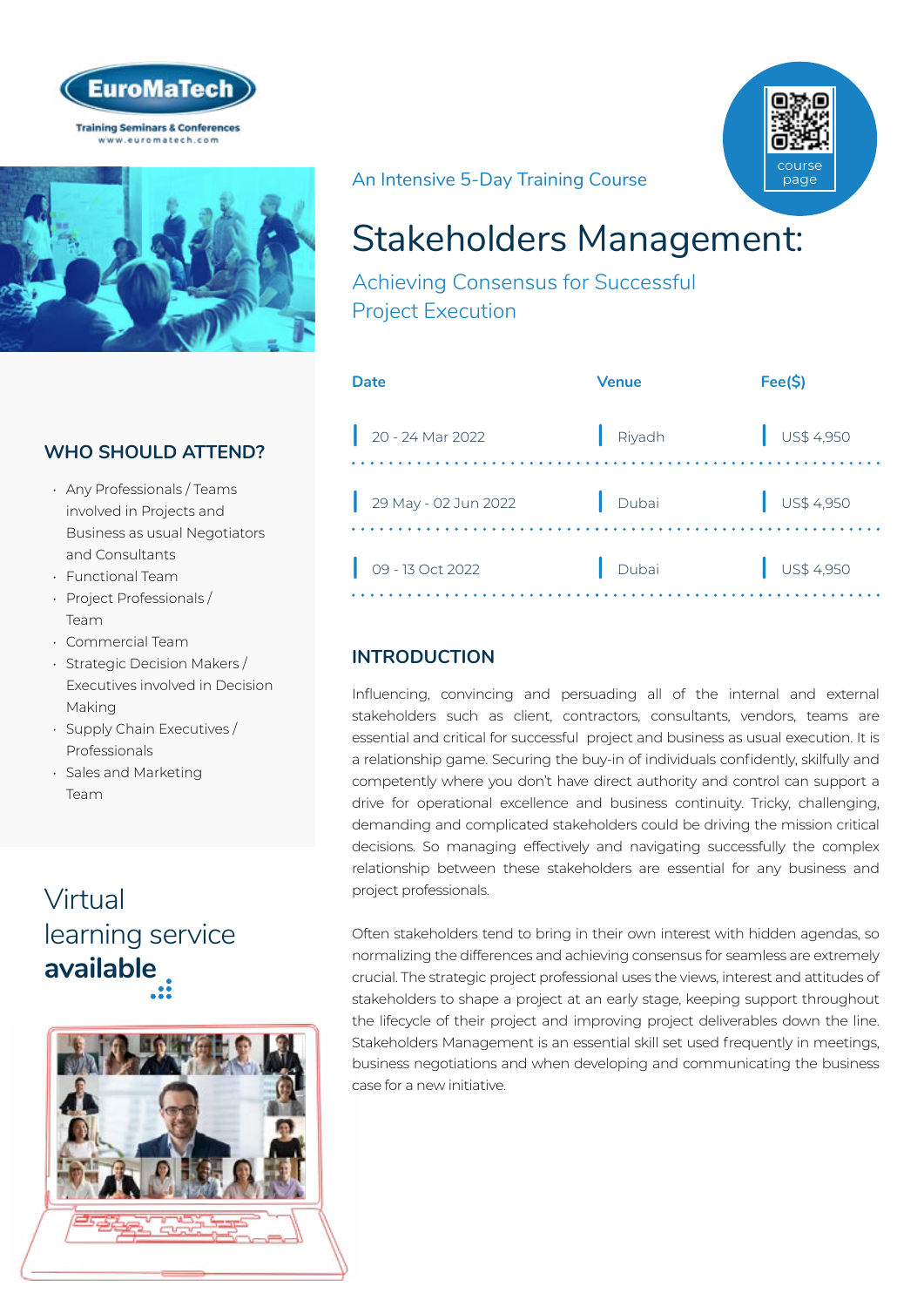### **TRAINING METHODOLOGY**

This EuroMaTech training course will be delivered by probing and investigating range of practical case studies and context, class exercises, team working and presentation, production of stakeholder management plan and strategies to handle tricky, difficult and complex stakeholders' relationships, video, applying stakeholders' management instruments, tools and techniques including rapid response assessment based on various situational analysis and choice of resolution strategies / plans.

### **In-house Training**

EuroMaTech is capable of conducting this training programme exclusively for your delegates. Please e-mail us on inhouse@euromatech.ae for further information and/or to receive a comprehensive proposal.



#### **PROGRAMME OBJECTIVES**

#### By the end of this Stakeholders Management training course, participants should be able to:

- Understand stakeholder needs
- Understand how stakeholders impact your project
- Know how to deal with multiple stakeholders with divergent interests
- Understand how to manage stakeholder expectations, including quality and performance expectations
- Understand the need to communicate your strategy to the project team, the customer, and other project stakeholders
- Resolve conflict and competing priorities
- Manage project public relations and organisational politics
- Contain expectations through effective status reporting and progress meetings

#### **PROGRAMME SUMMARY**

Building consensus, properly managing stakeholder expectations, and translating a concept or initiative into a range of viable options for achieving organisational goals are all critical competencies for today's project managers. One of the most critical aspects of project management is doing what's necessary to develop and control relationships with all individuals that the project impacts. This course will take the delegates through the techniques for identifying stakeholders, analyzing their influence on the project, and developing strategies to communicate, set boundaries, and manage competing expectations.

Stakeholder management is critical to the success of every project in every organization. By engaging the right people in the right way in your project, you can make a big difference to its success. By successfully managing your stakeholders, you will be better able to keep a lid on scope creep, ensure project requirements are aligned, understand tolerance for risk, and mitigate issues that would otherwise delay the project. Good stakeholder management is a testimony to your influence in an organization, and a key component to a healthy project environment.

A key factor in the success of a project is managing stakeholder needs, wants and expectations. During this practical course you'll learn how to identify key stakeholders and define their roles, establish how committed are they to the project, align and prioritise stakeholder requirements to business and organisational objectives, and gain 'buy-in'.



EuroMaTech is proud to be associated with the following accreditation bodies:





Corporate Partner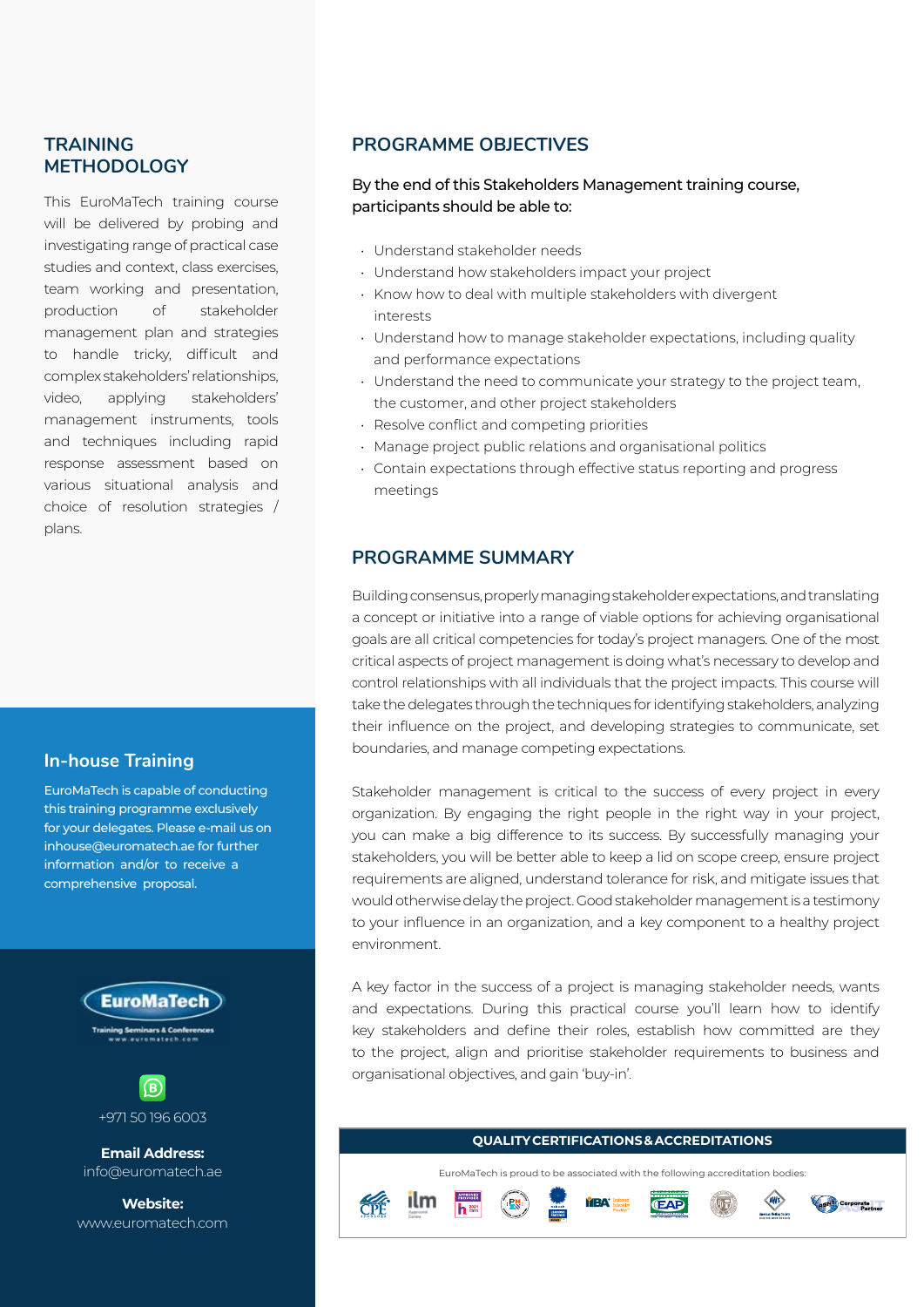# **COURSE OUTLINE**



### **Day 3**

#### Relationship Building with the Stakeholders and Achieving Consensus

- The science and art of communicating effectively
- Common communications barriers and "filters"
- Dealing with organisation politics
- Managing external stakeholders such as suppliers, regulators and the public
- Selecting communication methodologies to get your messages across
- Managing difficult stakeholders
- Managing expectations that can't be met
- Resolving conflict

## **Day 1**

#### Understanding the Rules of Engagement and Navigating the Stakeholders Relationship Game

- Identification and categorisation of stakeholders
- Understanding stakeholder expectations
- The role of management in the stakeholder environment
- Evaluation and prioritisation of interests
- Determination of relevance of stakeholders
- Prioritising Stakeholders
- Visualising the stakeholder community
- Stakeholder requirements analysis

# **Day 2**

#### Managing Competing Stakeholders Expectations and Normalizing the Differences

- Stakeholder mapping
- How committed are they to the project?
- What makes them tick?
- Aligning stakeholder
- requirements to business and organisational objectives
- Prioritising stakeholder requirements and expectation
- Selling the project
- Maintaining the commitment
- Working with resistance for positive outcomes

# **Day 4**

#### Strategies for Confidently, Competently and Skilfully Influencing, Persuading and Negotiating with Stakeholders

- Who to influence?
- The Elements of Influence
- Different types of influencing strategies
- Push and pull type behaviours
- Tools, skills and behaviours of effective influencing
- Engage stakeholders: building the relationship
- Stakeholder participation and engagement
- Road map to successful influencing

# **Day 5**

#### Stakeholders Rapport Management and Maintaining Execution Harmony

- Use of position, knowledge, or personal power
- Developing rapport
- Personality preferences
- Achieving and maintaining commitment
- Recognising manipulation and taking positive action
- Establishing and maintaining trust
- Dealing with Challenging Behaviours
- Converting confrontation into cooperation